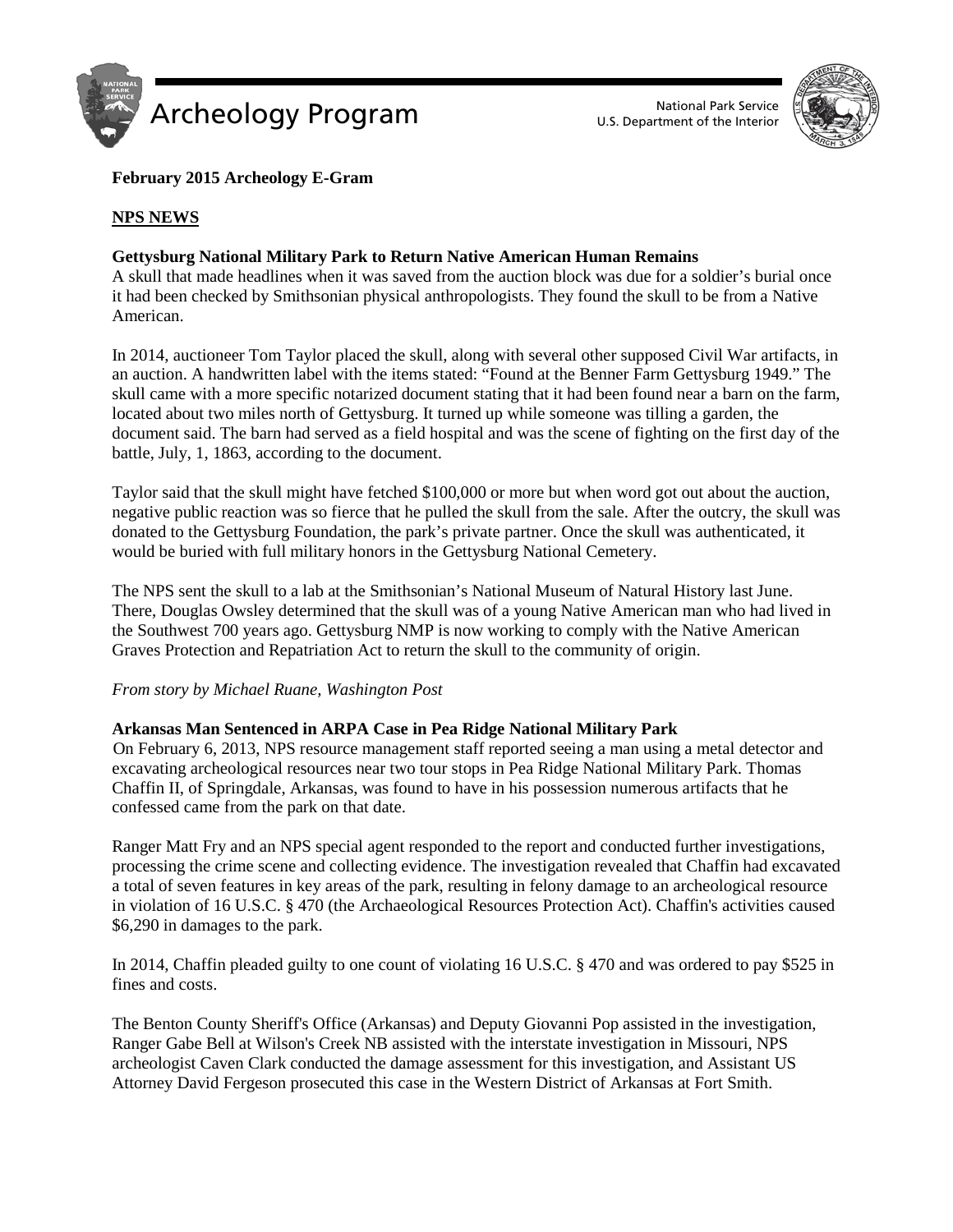### **Congressional Legislation Affects Cultural Resource Laws Citations**

The 113th Congress passed legislation to recodify National Park Servicewide laws in a new Title 54 of the U.S. Code. Although the proposed change from Title 16 to Title 54 had been under development and consideration for several years, final passage only occurred on the second-to-last day of the 113th Congress.

This new law will require, over time, that NPS laws be cited differently from the way they are now cited. Antiquities Act, Historic Sites Act, and National Historic Preservation Act citations will be affected by the re-organization of the U.S. Code. Other cultural resource laws, such as the Archaeological Resources Protection Act and the Native American Graves Protection and Repatriation Act, remain unchanged in the U.S. Code.

All changes in existing law made by the legislation are purely technical in nature. The bill was prepared in accordance with the statutory standard for codification legislation, which is that the restatement of existing law shall conform to the understood policy, intent, and purpose of the Congress in the original enactments, with such amendments and corrections as will remove ambiguities, contradictions, and other imperfections.

House Report 113-44, the Committee Report for H.R. 1068, the Bill that became P.L. 113-287 Among other things, this report includes a "Disposition Table," that is a crosswalk for eac h of the provisions that the public law affects.

The transition from Title 16 to Title 54 is only partially done; another law will need to be passed to move park-specific laws from Title 16 to Title 54. Once completed, the researching, referencing, and amending of NPS laws will be much simpler than it is now.

### **New Strategic Plan for NPS Wildland Fire Management Program through 2019**

The NPS Branch of Wildland Fire has released a five-year strategic plan that will guide the program until 2019. The new plan identifies trends, reaffirming the program's values, and establishing program priorities to meet the NPS mission.

Applicable at all levels of the Service, the plan reflects the direction of both the *National Cohesive Wildland Fire Management Strategy* and the NPS *A Call to Action*, specifically the theme, *Preserving America's Special Places*. The goals in the plan directly impact how the NPS Wildland Fire Management Program plans, responds, and manages wildland fire. In addition, they establish the framework for effectively planning an efficient organization comprised of a well-trained and well-positioned workforce, as well as how to make the best use of appropriated funds.

Work on the plan began in 2013 and involved staff at all levels of the wildland fire management organization. The group reached out to the broader NPS interdisciplinary community, the interagency wildland fire community, and the public for comments and feedback on the drafts. The final plan takes these diverse perspectives into account and puts forth goals, objectives, and strategies that will take the NPS Wildland Fire Management Program into the 2<sup>nd</sup> Century of the NPS.

The plan may be found on the [National Park Service Fire and Aviation website.](http://www.nps.gov/fire/wildland-fire/about/plans.cfm)

# **OTHER FEDERAL NEWS**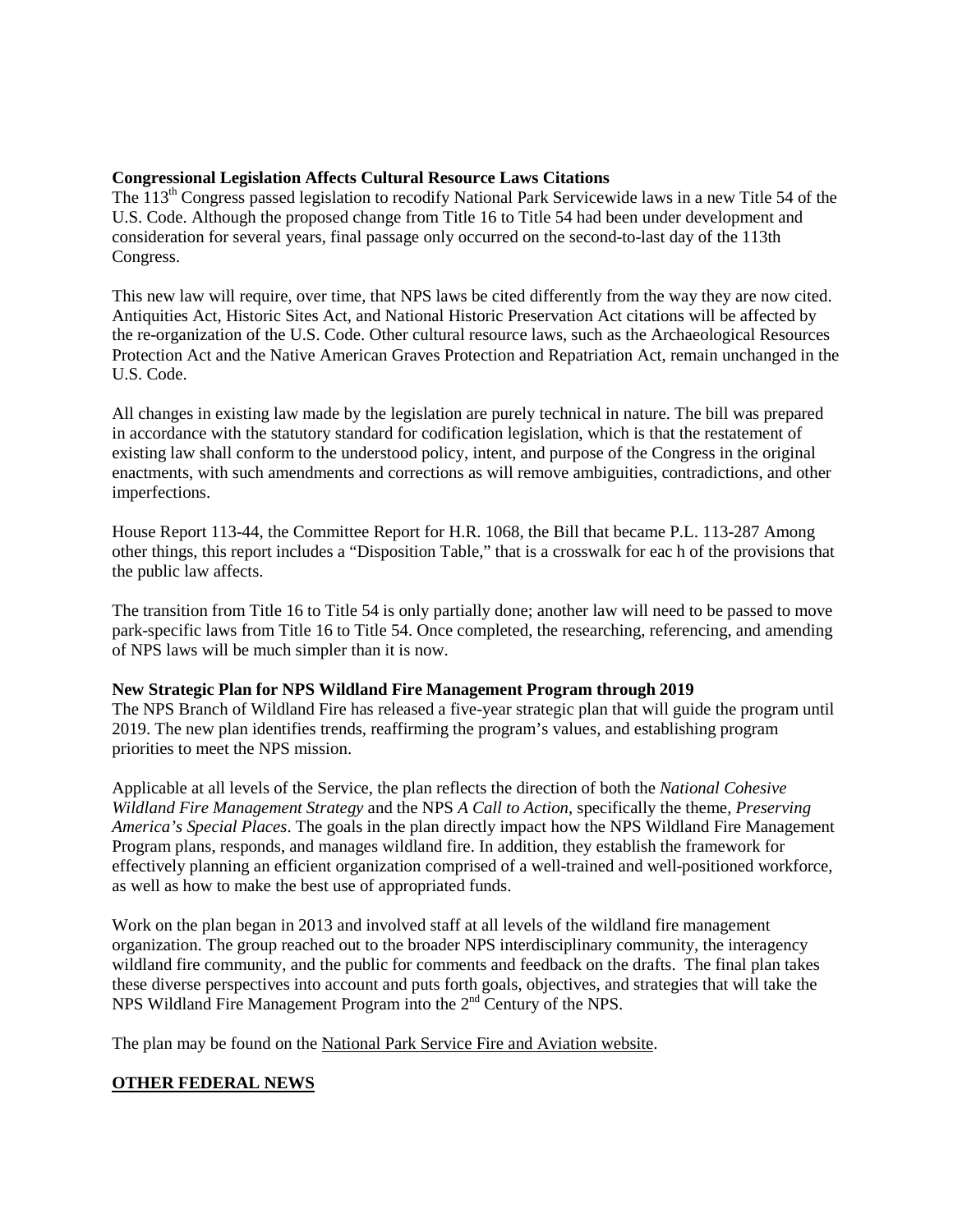#### **California Man Accused of Removing Native American Relics from Public Land**

An Inyo County man has been indicted on Federal charges that he took Native American relics from public lands along the Eastern Sierra Mountains. Norman Starks, 76, of Lone Pine, has collected artifacts for decades despite objections by Native American leaders and State and Federal authorities.

Starks faces six counts of excavating and removing Native American beads, ceramic pots and stone tablets from areas including a prehistoric burial site in relic-rich Keeler Dunes, which is administered by the BLM. If convicted on all counts, Starks faces a maximum penalty of 10 years in prison and a \$100,000 fine, U.S. Attorney Benjamin B. Wagner said.

Federal agents led by the FBI raided Starks' home eight months ago, seizing evidence including golf clubs that they believe he used to dig up artifacts he later stacked on tables, benches and on his front porch. Starks said after the raid that hunting for artifacts was his birthright. He shrugged off the idea that they were sacred. "The Indians that made this stuff didn't think it was anything special," he said. "They used it and tossed it aside."

But Paiute-Shoshone tribal leaders say he destroyed priceless items placed by loved ones at graves for use in the afterlife. Kathy Jefferson Bancroft, tribal historic preservation officer for the Lone Pine Paiute-Shoshone Reservation, said, "When this case goes to trial, we'll be there in the courtroom to make sure everyone knows this is not a victimless crime."

An earlier Federal case against Starks was dismissed in 2004 after the statute of limitations ran out. State charges against him ended with a hung jury in 2011. Starks, however, agreed to a court order barring him from a 700-acre patch of Keeler Dunes for the rest of his life. He continued gathering relics on private property immediately north and south of the restricted area. Artifacts can be taken legally from private land.

### *By Louis Sahagun, Los Angeles Times*

### **Divers Begin Recovery of Civil War Ironclad**

The deepening of the shipping channel in Savannah, Georgia will be raising a link to the past: an ironclad boat that protected the city during the Civil War. For the next nine months, divers will work to bring up the *CSS Georgia* from a depth of nearly 40 feet in the Savannah River. Harbor deepening will see channel depth go from 42 to 47 feet so cargo container ships can use the port without relying on the tide.

The *CSS Georgia* didn't have enough power to maneuver and fire on enemy vessels approaching from the Atlantic Ocean. Instead, the vessel became a stationary floating battery, bristling with artillery pieces. The Yankees refused to take on the *CSS Georgia* or other nearby defense obstructions. The vessel was scuttled in December 1864 shortly before Union forces took Savannah.

Recovery of the ironclad will cost between \$14 million and \$15 million, Corps officials said. While some material was recovered after the war, four artillery pieces, parts of the propeller and propulsion system, a boiler, and two casemates that housed the artillery pieces remain in the water. One of the casemates is huge: 68 feet by 24 feet.

U.S. Navy and contract divers have been at the site and are mapping, tagging and putting a recovery grid in place. They will be recovering small artifacts, such as fasteners or small personal items, and will take special care because of the possibility of live ammunition and powder.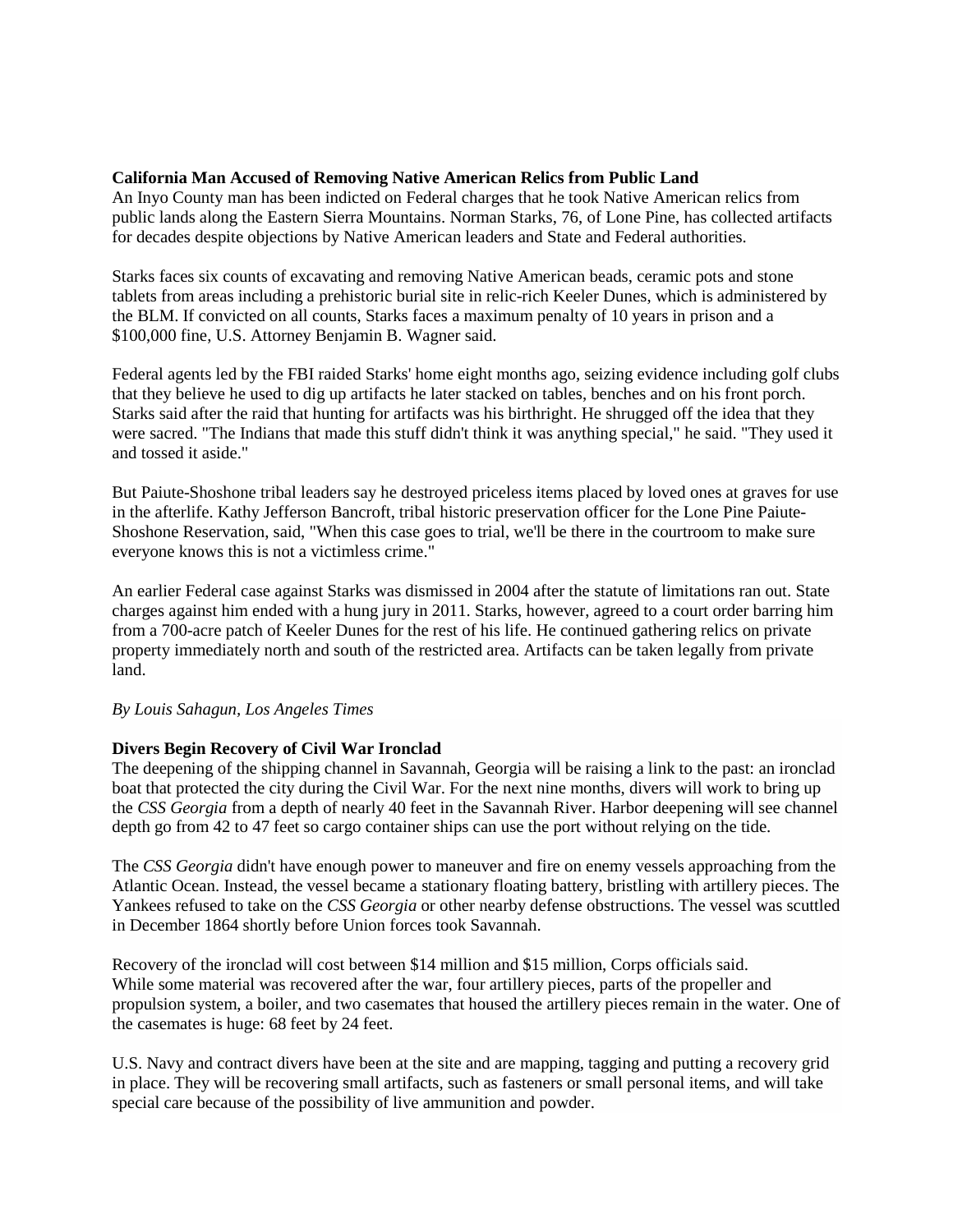Conservation of selected artifacts will be done at Texas A&M University and will take about two years to complete. The casemates were made of railroad iron. The vessel could handle 10 guns, though fewer were onboard when it was destroyed. There are no known blueprints for the ironclad, which was produced in Savannah in 1862 as part of a defensive naval squadron. The recovery of the *CSS Georgia* may answer questions about dimensions and manner of construction.



Julie Morgan, staff archeologist with Savannah District USACE, stands next to a 5,000-pound piece of the *CSS Georgia*, a Civil War ironclad scuttled in the Savannah River in 1864. (USACE photo by Jason Okane.)

Tasked with heading up the efforts to bring up the CSS Georgia, Savannah District ACE archeologist Julie Morgan has assembled a team of the country's top specialists, including:

- Marine archeologist John Broadwater of the NOAA Office of National Marine Sanctuaries, who was the chief scientist of the *Monitor* expedition in 2001;
- Jim Jobling of the Conservation Research Lab at Texas A&M University, one of the oldest continuously operating labs in the country dealing primarily with archeological material from shipwrecks and other underwater sites;
- Robert Neyland, head of the Underwater Archeology Branch of the Navy's History and Heritage Command who was the project director and chief archeologist on the recovery team for the Confederate submarine *H.L. Hunley*;
- Steve James, founder and principal of maritime archeology and cultural resource management firm Panamerican Consultants Inc.; and
- Gordon Watts, archeological scholar and founder of Tidewater Atlantic Research Inc.

### *From story by Phil Gast, CNN*

### **NOAA to Enlarge Flower Garden Banks National Marine Sanctuary**

NOAA has proposed a plan to enlarge the Flower Garden Banks National Marine Sanctuary from 56 square miles to cover 280 square miles. The sanctuary would safeguard an area of the Gulf of Mexico from scavengers looking for historic shipwrecks, ships dropping anchor, commercial fishing and oil and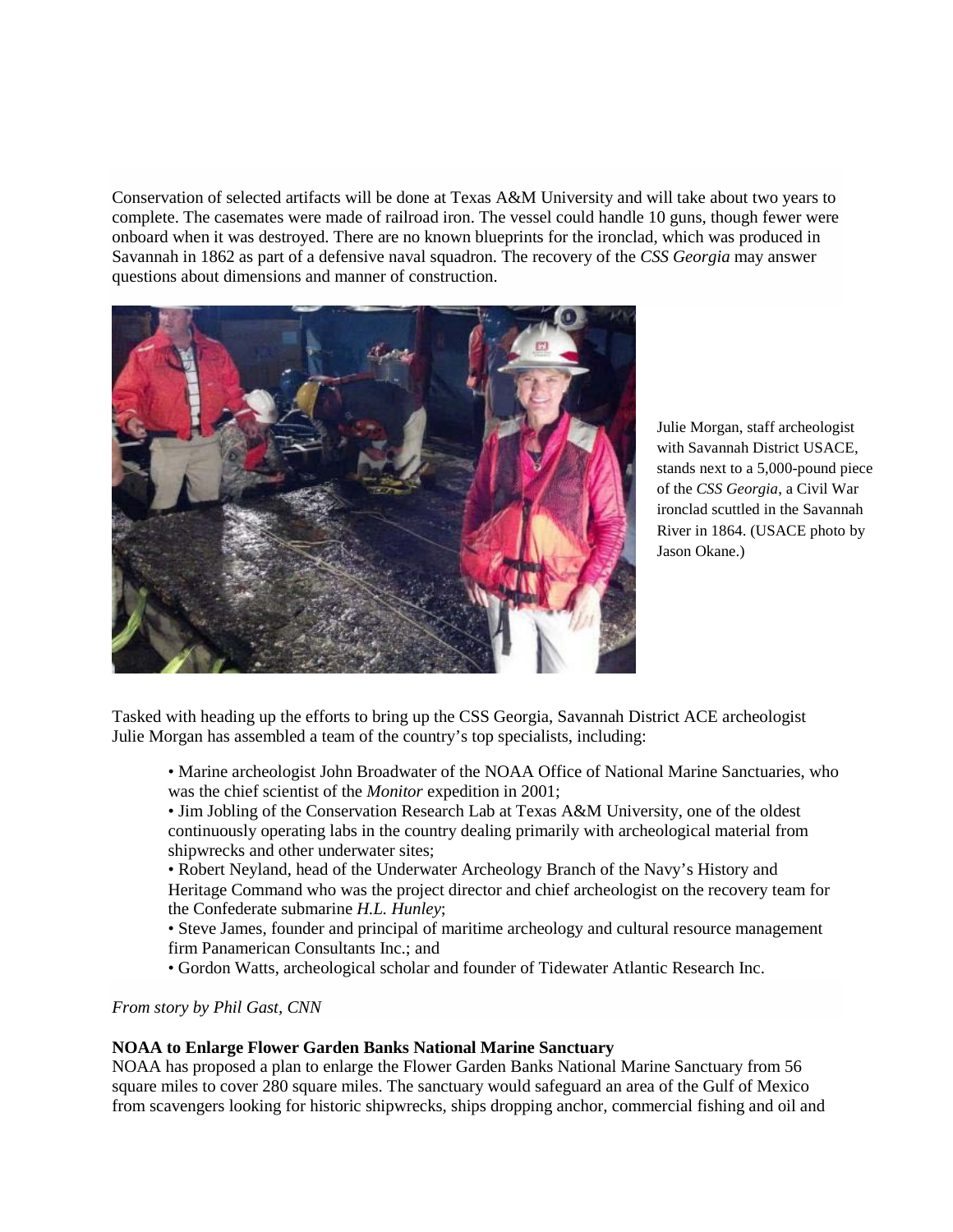gas drilling. The sanctuary is popular among divers and fishermen for its abundance of sea life. The sanctuary includes the northernmost coral reefs in the continental United States. A series of reefs, sitting atop salt dome sea mounts, are found along the rim of the Continental Shelf between about 70 miles and 150 miles off the coasts of Texas and Louisiana.



The sanctuary was established in 1992 and a neighboring area, the Stetson Bank, was added to the sanctuary in 1996. Expansion of the sanctuary's boundaries was proposed by an advisory council in 2007. The council includes public official and stakeholder groups, including representatives for the oil and gas industry, fishermen and divers.

The new banks under consideration for protection include the Horseshoe Bank, the MacNeil Bank, the Rankin Bank, the 28 Fathom Bank, the Bright Bank, the Geyer Bank, the McGrail Bank, the Sonnier Bank and the Alderdice Bank.

Larry McKinney, a sanctuary advisory council member and the executive director of the Harte Research Institute at Texas A&M University-Corpus Christi, said that the oil and gas industry was "on board" with the expansion. Reserves within sanctuary boundaries can be tapped into by companies using directional drilling techniques. Directional drilling involves digging a well at a slant, often from great distances, avoiding drilling vertically into the reefs.

The agency is holding public meetings on the proposal in March in New Orleans, Houston and Galveston, Texas. The agency will collect public comments until April 6.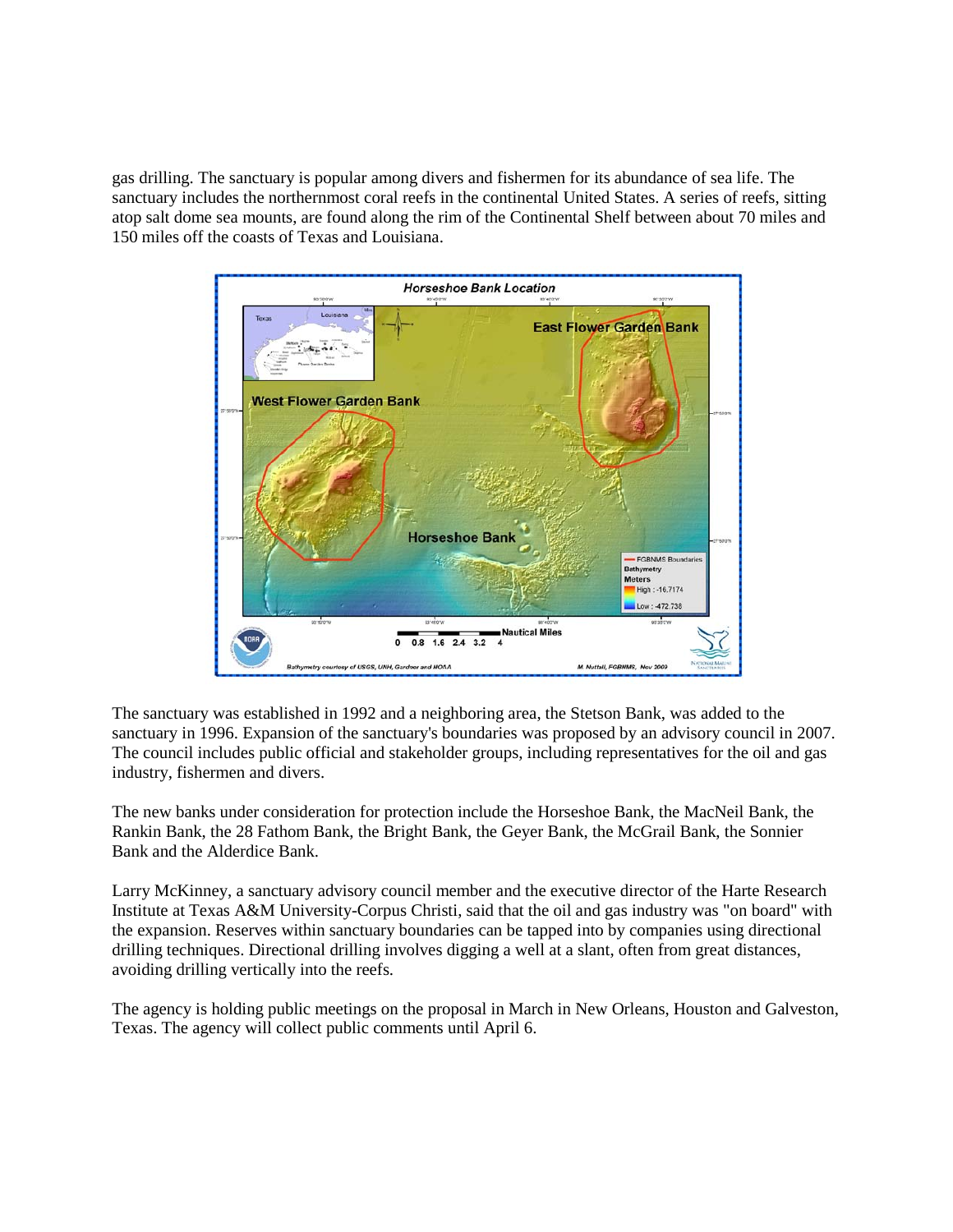## **TRAINING AND GRANTS**

#### **NPS Offers Introduction to Metal Detecting for Archeologists**

The National Center for Preservation Technology and Training , the Friends of NCPTT, and Connor Consulting will be conducting an introduction to metal detecting for archeologists, 8-9 May 2015, near Santa Fe, NM.

This introductory course is designed to provide the attendee with:

- An understanding of how a metal detector works,
- Familiarity with the various devices available, their strengths and weaknesses, and their cost points
- Practical experience using a variety of today's metal detectors in a field situation, and
- A resource book and product literature for future reference.

Field archeologists will gain an understanding of the capabilities and value of metal detector use on metal bearing sites. CRM firm managers, state, and federal archeologists who are contracting representatives or prepare contract requirements, and archeologists who review reports will acquire knowledge that will assist them in determining if the use of a metal detector on a project is appropriate, help them evaluate if the proper metal detecting technology is used, and aid them determining whether the metal detecting techniques employed were appropriate for the project goals.

The course is designed as a two day event, with day one being an introduction to metal detectors and metal detecting capabilities and day two as a field practicum where attendees will use various detectors in a real archaeological situation.

Classroom instruction will take place at the NPS Santa Fe office, located at 1100 Old Santa Fe Trail. Field exercises will be conducted at Camp Lewis, a March 1862 Union campsite related to the Battle of Glorieta Pass, in Pecos NHP. No experience or knowledge is necessary.

**Contact:** Tad Britt at NCPTT, at (318) 521-5641.

#### **National Park Service Offers Archeological Resources Protection Training**

The NPS and Federal Law Enforcement Training Center (FLETC) are co-sponsoring the Archeological Resources Protection Training Program. This 37-hour course provides training in all aspects of an archeological investigation and prosecution. The class culminates in a 12-hour archeological crime scene practical exercise where law enforcement officers and archeologists work as a team to investigate and document a crime scene. Attendees will gather and process physical evidence, write incident reports, executive summaries, search warrants, damage assessments, and provide testimony in a courtroom scenario. This training is open to all law enforcement officers, prosecutors, and Federal archeologists.

Training dates: XP-ARPTP-501 April 27- May 01, 2015, Tupelo, MS; XP-ARPTP-502 May 04-08, 2015 Gettysburg, PA.

**Contact:** Wiley Golden at (912) 267-2246 for registration (NPS employees). Other Federal employees should contact their national academy representatives at FLETC to register. Charles Louke (912) 280- 5138 for course information.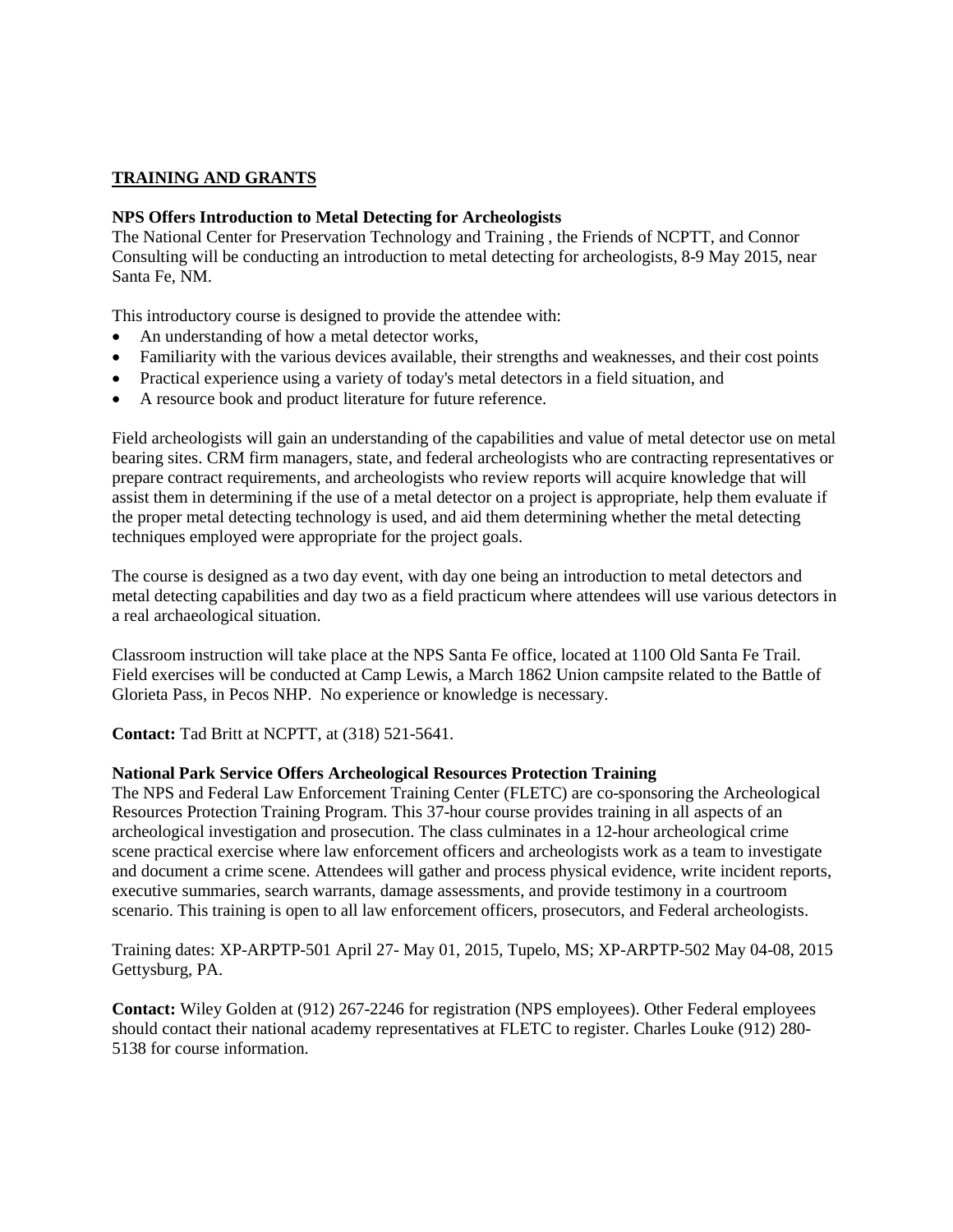#### **Slightly Off Topic: Monuments to America's Past, and Future**

Editorial Board, New York Times

(E-Gram Editor's Note: On January 18, 2015, President Obama used the powers granted to the president by the Antiquities Act to establish three new national monuments. Two will be administered by the NPS and one will be administered by the BLM. He also announced the "Every Kid in a Park" pass, a pass good

for free admission to all public lands for a year for every 2015-2016 fourth grader and his family. The initiative will also:

- *Make it easy for schools and families to plan trips*: The Administration will distribute information and resources for teachers and families to identify nearby public lands and waters and to find programs that support youth outings.
- *Provide transportation support to schools with the most need*: As an integral part of this effort, the National Park Foundation (NPF) – the congressionally chartered foundation of the NPS – is expanding and re-launching its Ticket to Ride program as Every Kid in a Park, which will award transportation grants to visit parks, public lands and waters, focusing on schools that have the most need.
- *Provide educational materials*: The initiative will build on a wide range of educational programs and tools that the Federal land management agencies already use. For example, NPS has re-launched a website with over 1,000 materials developed for K-12 teachers, including science labs, lesson plans, and field trip guides.

A historic industrial district in Illinois, a weed-choked gulch in Hawaii and a stretch of riverine Colorado wilderness, home to eagles and bears. These three dissimilar American places are the newest national monuments, established this month by President Obama, to be protected forever by the Federal government from development and destructive neglect.



A mural in the Pullman neighborhood of Chicago. Credit Charles Rex Arbogast/Associated Press

The best-known is the Pullman NM in the Chicago neighborhood built by the Pullman Company, whose railroad-car employees helped build the African-American middle class and laid the foundations of the Civil Rights Movement. The Honouliuli NM, outside Honolulu, protects the site of a vanished, nearly forgotten internment camp that held Japanese-American civilians, along with thousands of foreign